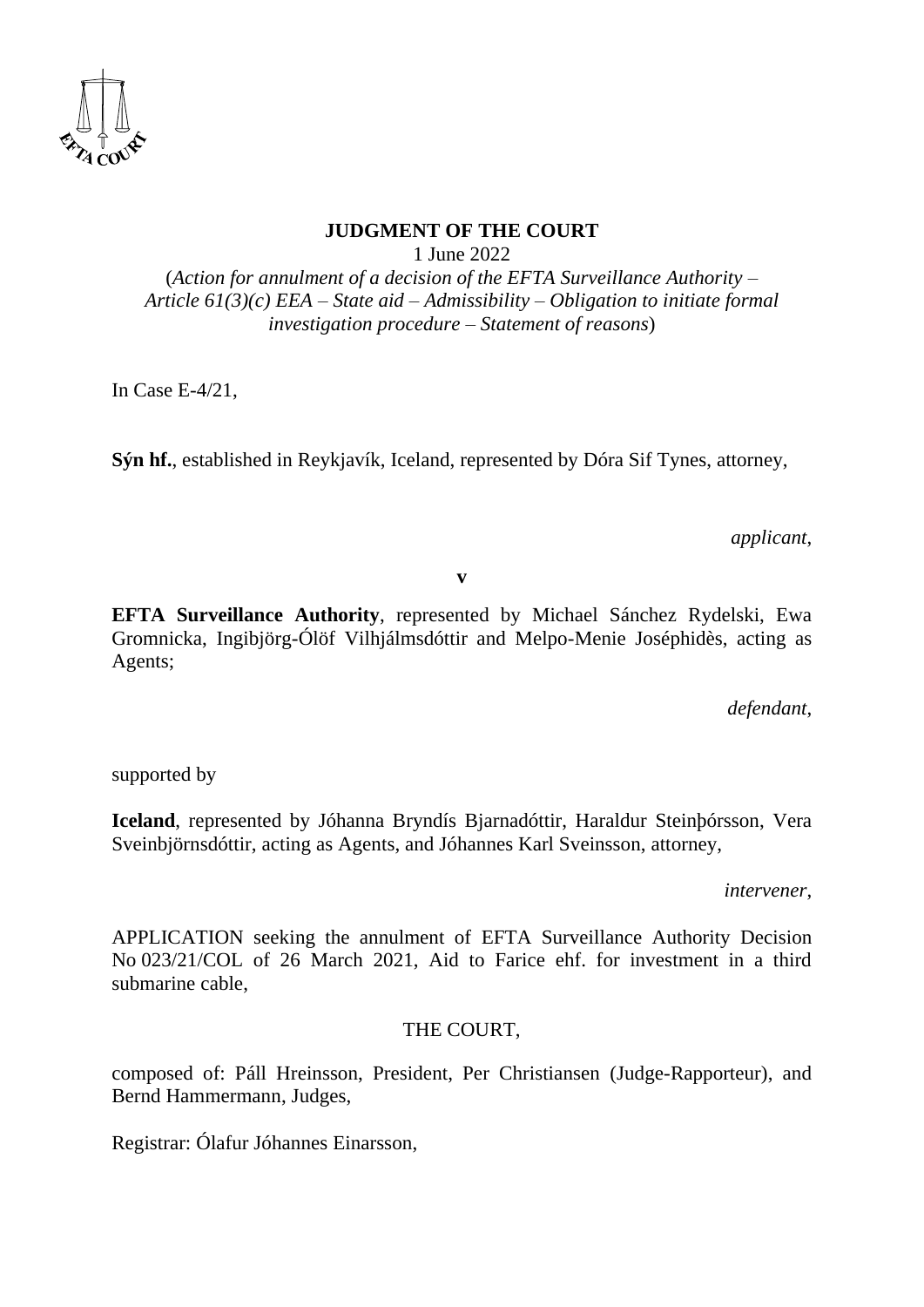having regard to the written pleadings of the applicant, the defendant and the intervener,

having regard to the Report for the Hearing,

having heard oral argument of the applicant, represented by Dóra Sif Tynes; the defendant, represented by Michael Sánchez Rydelski; and the intervener, represented by Jóhannes Karl Sveinsson, at the remote hearing on 10 February 2022,

gives the following

#### **Judgment**

#### **I Introduction**

- 1 By an application lodged at the Court's Registry on 9 July 2021 ("the Application"), Sýn hf. ("Sýn") brought an action under Article 36 of the Agreement between the EFTA States on the Establishment of a Surveillance Authority and a Court of Justice ("SCA"), seeking the annulment of Decision No 023/21/COL of 26 March 2021 ("the contested decision") taken by the EFTA Surveillance Authority ("ESA") concerning aid to Farice ehf. ("Farice") for investment in a submarine telecommunication cable from Iceland to Ireland ("the third cable" or "the IRIS cable project").
- 2 The Application for annulment is based on two pleas. First, that ESA failed to open the formal investigation procedure pursuant to Article 1(2) of Part I of Protocol 3 to the SCA although there were reasons that should have raised doubts with regard to the compatibility of the measure with the EEA Agreement. Second, that ESA failed to fulfil its obligations under Article 16 SCA to adequately state reasons.

#### **II Legal background**

*EEA law*

3 Article 61(1) of the Agreement on the European Economic Area ("EEA Agreement" or "EEA") reads:

> *Save as otherwise provided in this Agreement, any aid granted by EC Member States, EFTA States or through State resources in any form whatsoever which distorts or threatens to distort competition by favouring certain undertakings or the production of certain goods shall, in so far as it affects trade between Contracting Parties, be incompatible with the functioning of this Agreement.*

## 4 Article 61(3)(c) EEA reads:

*The following may be considered to be compatible with the functioning of this Agreement:*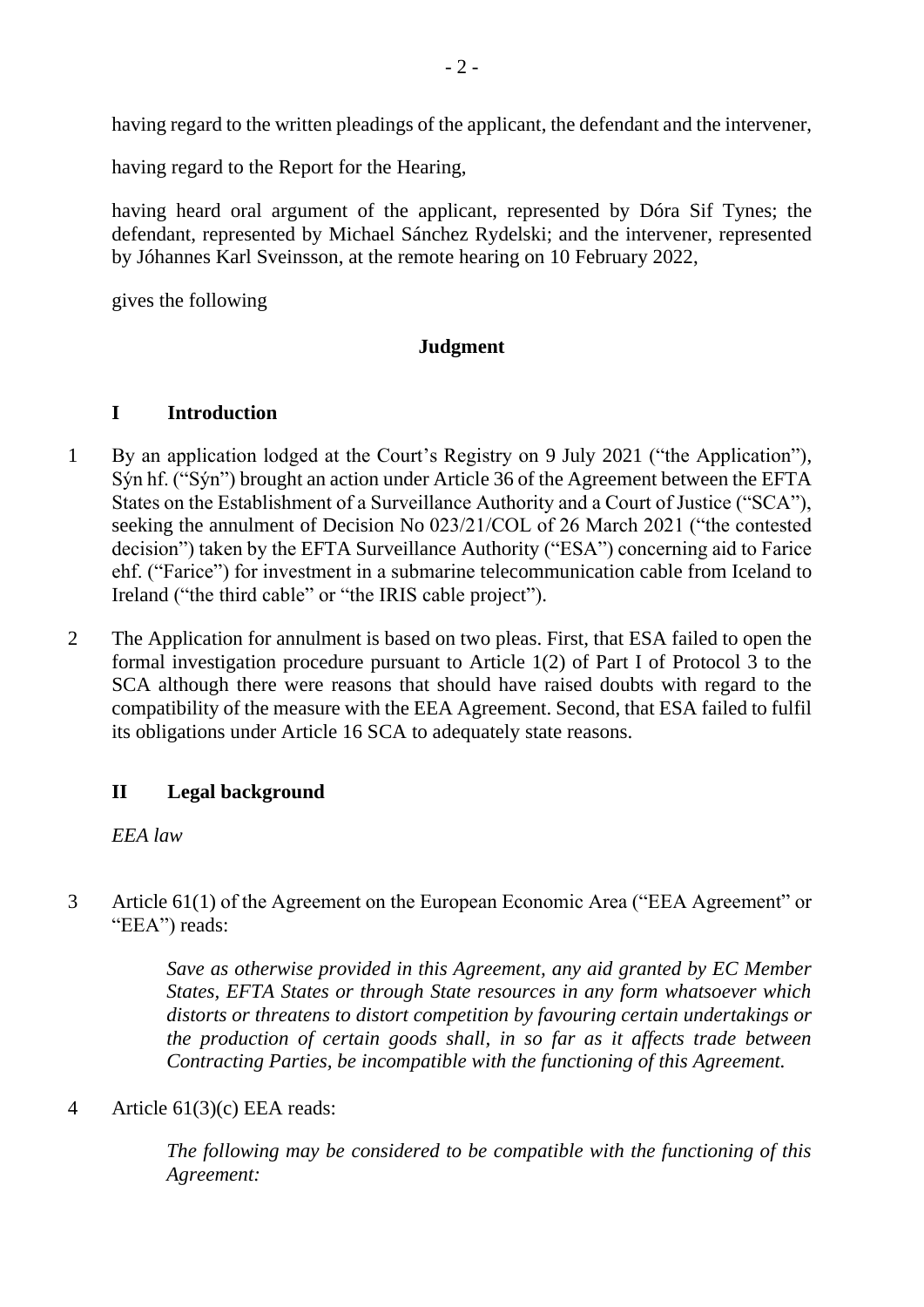*(c) aid to facilitate the development of certain economic activities or of certain economic areas, where such aid does not adversely affect trading conditions to an extent contrary to the common interest;*

5 Article 16 SCA reads:

*Decisions of the EFTA Surveillance Authority shall state the reasons on which they are based.*

#### 6 The second paragraph of Article 36 SCA reads:

*Any natural or legal person may, under the same conditions, institute proceedings before the EFTA Court against a decision of the EFTA Surveillance Authority addressed to that person or against a decision addressed to another person, if it is of direct and individual concern to the former.*

#### 7 Article 1 of Part I of Protocol 3 to the SCA ("Protocol 3 SCA"), reads, in extract:

*1. The EFTA Surveillance Authority shall, in cooperation with the EFTA States, keep under constant review all systems of aid existing in those States. It shall propose to the latter any appropriate measures required by the progressive development or by the functioning of the EEA Agreement.*

*2. If, after giving notice to the parties concerned to submit their comments, the EFTA Surveillance Authority finds that aid granted by an EFTA State or through EFTA State resources is not compatible with the functioning of the EEA Agreement having regard to Article 61 of the EEA Agreement, or that such aid is being misused, it shall decide that the EFTA State concerned shall abolish or alter such aid within a period of time to be determined by the Authority.*

*…*

*3. The EFTA Surveillance Authority shall be informed, in sufficient time to enable it to submit its comments, of any plans to grant or alter aid. If it considers that any such plan is not compatible with the functioning of the EEA Agreement having regard to Article 61 of the EEA Agreement, it shall without delay initiate the procedure provided for in paragraph 2. The State concerned shall not put its proposed measures into effect until this procedure has resulted in a final decision.*

8 Article 1 of Part II of Protocol 3 SCA, entitled "Definitions", reads, in extract:

*For the purpose of this Chapter:*

*…*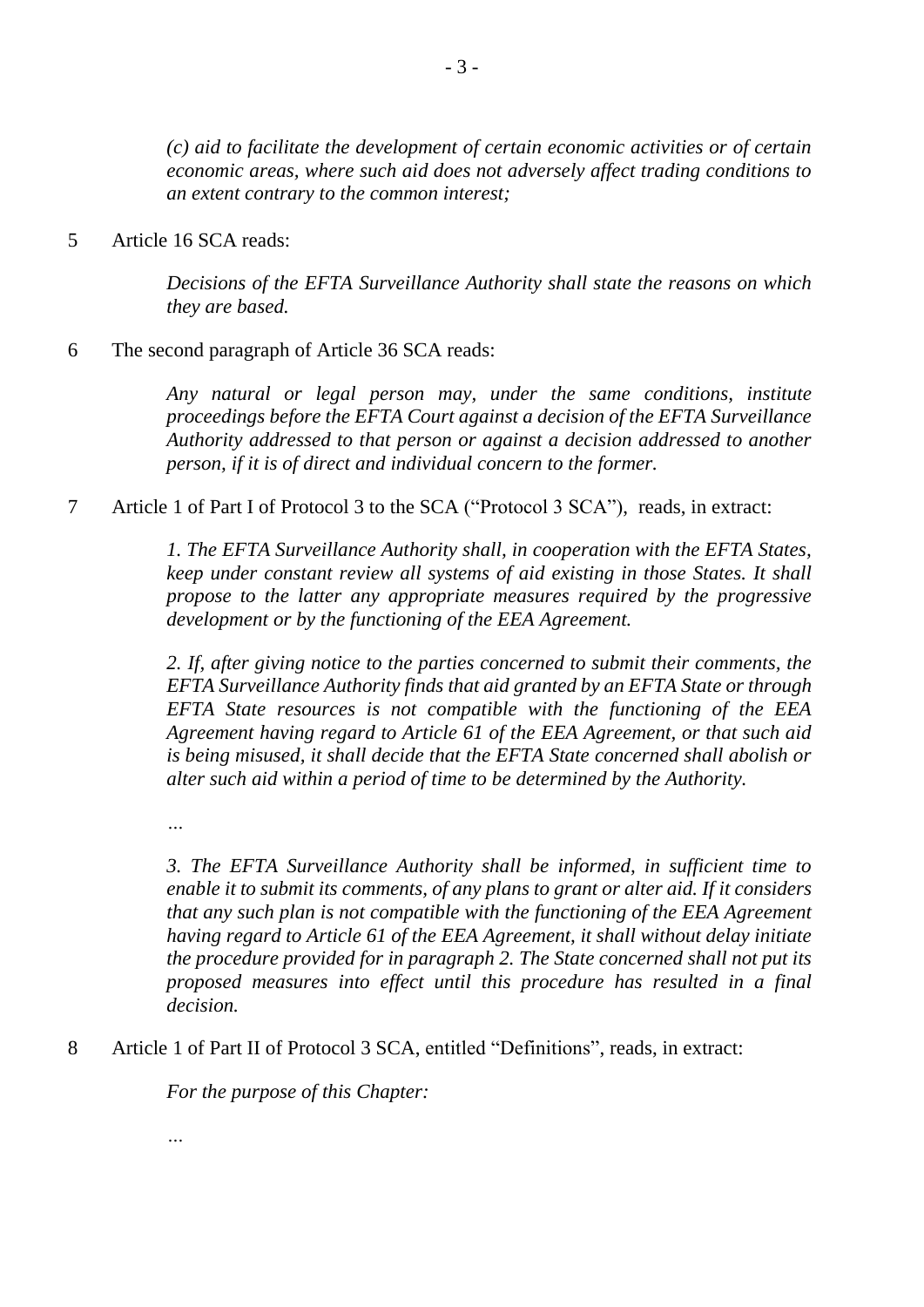*(h) "interested party" shall mean any State being a Contracting Party to the EEA Agreement and any person, undertaking or association of undertakings whose interests might be affected by the granting of aid, in particular the beneficiary of the aid, competing undertakings and trade associations.*

9 Article 4 of Part II of Protocol 3 SCA, entitled "Preliminary examination of the notification and decisions of the EFTA Surveillance Authority", reads, in extract:

> *2. Where the EFTA Surveillance Authority, after a preliminary examination, finds that the notified measure does not constitute aid, it shall record that finding by way of a decision.*

> *3. Where the EFTA Surveillance Authority, after a preliminary examination, finds that no doubts are raised as to the compatibility with the functioning of the EEA Agreement of a notified measure, in so far as it falls within the scope of Article 61(1) of the EEA Agreement, it shall decide that the measure is compatible with the functioning of the EEA Agreement (hereinafter referred to as a 'decision not to raise objections'). The decision shall specify which exception under the EEA Agreement has been applied.*

> *4. Where the EFTA Surveillance Authority, after a preliminary examination, finds that doubts are raised as to the compatibility with the functioning of the EEA Agreement of a notified measure, it shall decide to initiate proceedings pursuant to Article 1(2) in Part I (hereinafter referred to as a 'decision to initiate the formal investigation procedure').*

10 Commission Decision 2012/21/EU of 20 December 2011 on the application of Article 106(2) of the Treaty on the Functioning of the European Union to State aid in the form of public service compensation granted to certain undertakings entrusted with the operation of services of general economic interest (OJ 2012 L 7, p. 3) ("SGEI Decision") was incorporated into the EEA Agreement by Decision of the EEA Joint Committee No 66/2012 of 30 March 2012 (OJ 2012 L 207, p. 46) and is referred to at point 1h of Annex XV (State aid) to the EEA Agreement. The decision entered into force on 31 March 2012.

## **III Facts and pre-litigation procedure**

## *Background*

- 11 Sýn is an electronic communications and media company active in all telecommunications and broadcasting markets in Iceland. Sýn provides comprehensive electronic communications services, including the provision of data centre services, under the brand name Vodafone, subject to a partnership agreement with Vodafone Group plc. Sýn was a shareholder in Farice from 2002 to 2008.
- 12 Farice is a private limited liability company established in Iceland. It was founded in 2002 by Icelandic and Faroese parties. According to its articles of association, the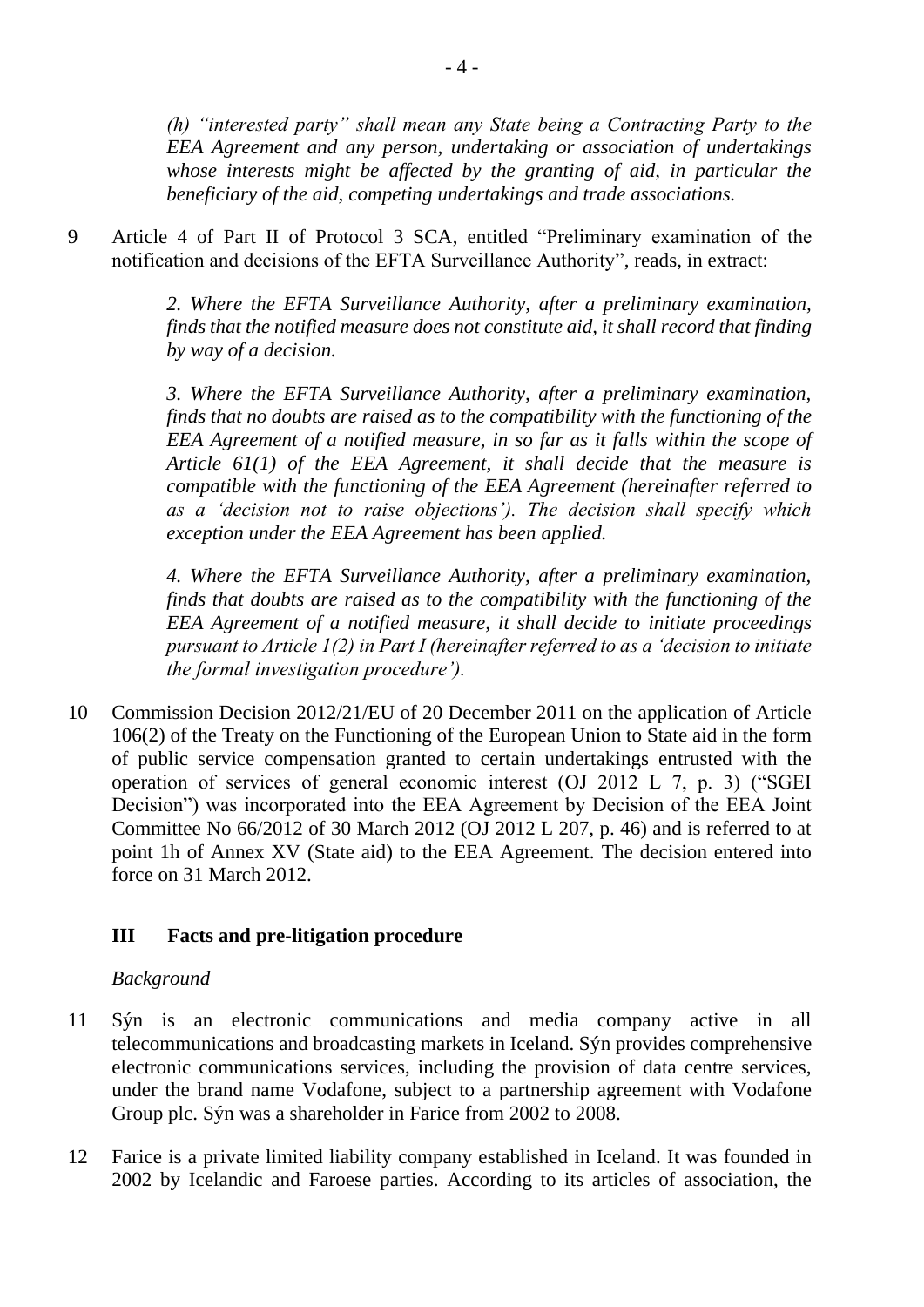purpose of Farice is the wholesale of international data transfer between countries through a fibre optic cable, the operations of fibre optic cable systems and the sale of services in relation to such activities. The Icelandic State acquired Farice in full in March 2019 following the classification of international submarine cables as infrastructure by the Icelandic Government. All of Farice's long-term borrowing comes from the Icelandic Treasury.

- 13 Farice operates two submarine cables running from Iceland to parts of Europe: FARICE-1 and DANICE. FARICE-1 connects Iceland with Scotland, with a branch unit to the Faroe Islands. DANICE connects Iceland with Denmark. FARICE-1 and DANICE are the only submarine cables running from Iceland to Europe, and they intersect in the Atlantic Ocean. A third submarine cable, Greenland Connect, runs from Iceland to Canada via Greenland. Greenland Connect is owned and operated by Tele Greenland. It terminates in Iceland and its traffic is directed through FARICE-1 and DANICE on the way to Europe. It is possible to buy services to mainland Canada, and from there to New York, from Tele Greenland.
- 14 Between 2010 and 2012, the Icelandic authorities engaged in a series of measures for the restructuring of Farice due to its financial difficulties. During the same period, the Icelandic authorities submitted various State aid notifications to ESA. These were later withdrawn because the Icelandic authorities concluded that the SGEI Decision applied to these measures. On 19 July 2013, ESA issued a comfort letter to the Icelandic authorities noting that Article 3 of the SGEI Decision exempted the Icelandic authorities from the prior notification obligation under Article 1(3) of Part I of Protocol 3 SCA. The Icelandic authorities entered into a public service contract with Farice providing funding for its operations.
- 15 The first public service contract between Farice and the Telecommunications Fund ("the Fund"), representing the Icelandic authorities, was entered into on 12 April 2012.
- 16 According to Sýn, the introduction of the DANICE cable and Farice's ensuing financial difficulties had a significant impact on Farice's pricing policy, which in turn, had a significant impact on Sýn as one of Farice's larger customers. Sýn submitted a complaint to the Icelandic Competition Authority maintaining that the conduct of Farice amounted to an abuse of a dominant position, inter alia, by reason of discrimination between customers and a lack of transparency. In 2016, the Icelandic Competition Authority published a decision in which it concluded that the matter should not be investigated or pursued further.
- 17 Between October 2017 and 2020, the Ministry of Transport and Local Government, and the Ministry of Finance and Economic Affairs received several proposals from Sýn regarding the construction of a third submarine cable. The proposals included both an independent project and a collaboration with Celtic Norse AS. These proposals did not entail financing in full by private investors but required cooperation with the Icelandic State and/or Farice.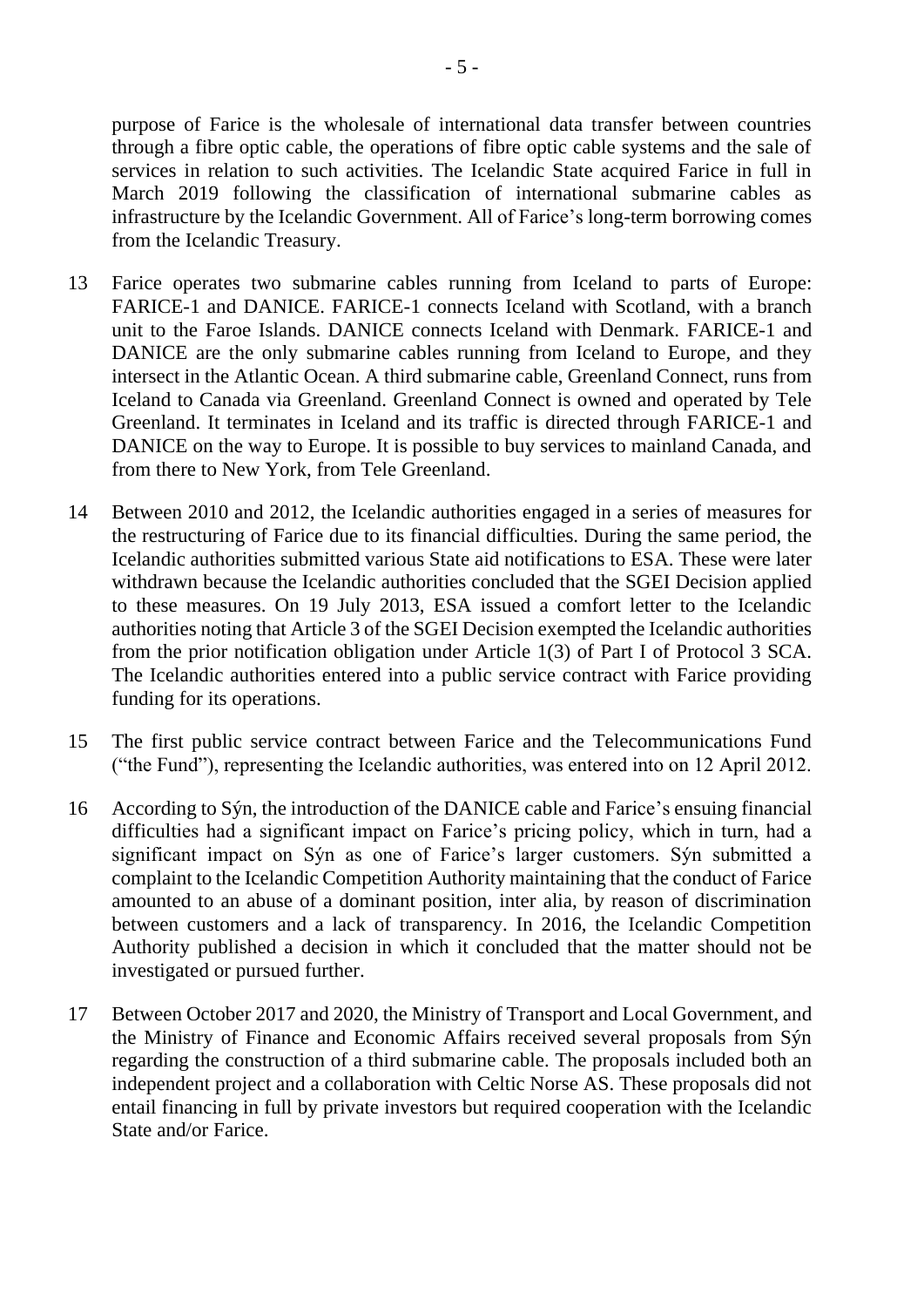- 18 In November 2018, the Minister for Transport and Local Government submitted a proposal to the Icelandic Parliament for a resolution on an electronic communications policy 2019 to 2033. According to the proposal, the introduction of a third submarine cable connecting Iceland and Europe was envisaged. Despite the possibility to buy access to the Greenland Connect cable from Tele Greenland, the Icelandic authorities considered this cable not to meet the requirements for serving as a backup for Iceland.
- 19 In December 2018, Farice signed a new public service contract with the Fund regarding the Icelandic authorities' work on the telecommunications policy. Farice was engaged to start preparations for the possible construction of a new submarine cable between Iceland and Europe. Farice was compensated for the costs of the preparation work that it undertook on behalf of the Fund, which also included compensation for seabed research to be carried out by Farice in 2019. The Icelandic State's participation in further investment or costs for a third cable was neither secured nor structured at that time.
- 20 The Fund's last payments under the public service contract were effected in 2018. It is claimed in the Application that payments for seabed research in 2019 and 2020 were not qualified as public service compensation and therefore not subject to scrutiny under the services of a general economic interest parameters.
- 21 In January 2019, Sýn submitted a formal request for funding of seabed research in preparation for the introduction of the submarine cable project. In February 2019, the Fund refused to engage in any discussions with Sýn, referring to the public service contract concluded with Farice in December 2018 according to which Farice was entrusted with seabed research as an intermediary.
- 22 On 3 June 2019, the Icelandic Parliament approved the Government's proposal. The objectives of the telecommunications policy are, inter alia, to promote accessible and effective communications and to guarantee the security of infrastructure. To achieve those objectives, the policy emphasises that three active submarine cables are intended to connect Iceland with the rest of Europe from different landing sites. As a geographically remote country, effective international connections are a prerequisite for the development of Iceland as a modern technology-based society. A serious disruption in international connectivity would cause major damage to the Icelandic economy and society as a whole.
- 23 In December 2019, Sýn and the board of the Fund had a meeting during which Sýn presented its case for a third submarine cable between Iceland and Ireland. Sýn offered to build a submarine cable for remuneration and required a guarantee that Farice would change its operating model of the cable – to a so-called "carrier's carrier" model – as described in the contested decision.
- 24 In March 2020, the Fund engaged an independent expert to evaluate the feasibility of Sýn's and Farice's proposals for the third cable. The expert's report was delivered in April 2020. According to Sýn, the report concluded that the project proposed by Sýn was more cost effective. According to the Icelandic authorities, the expert was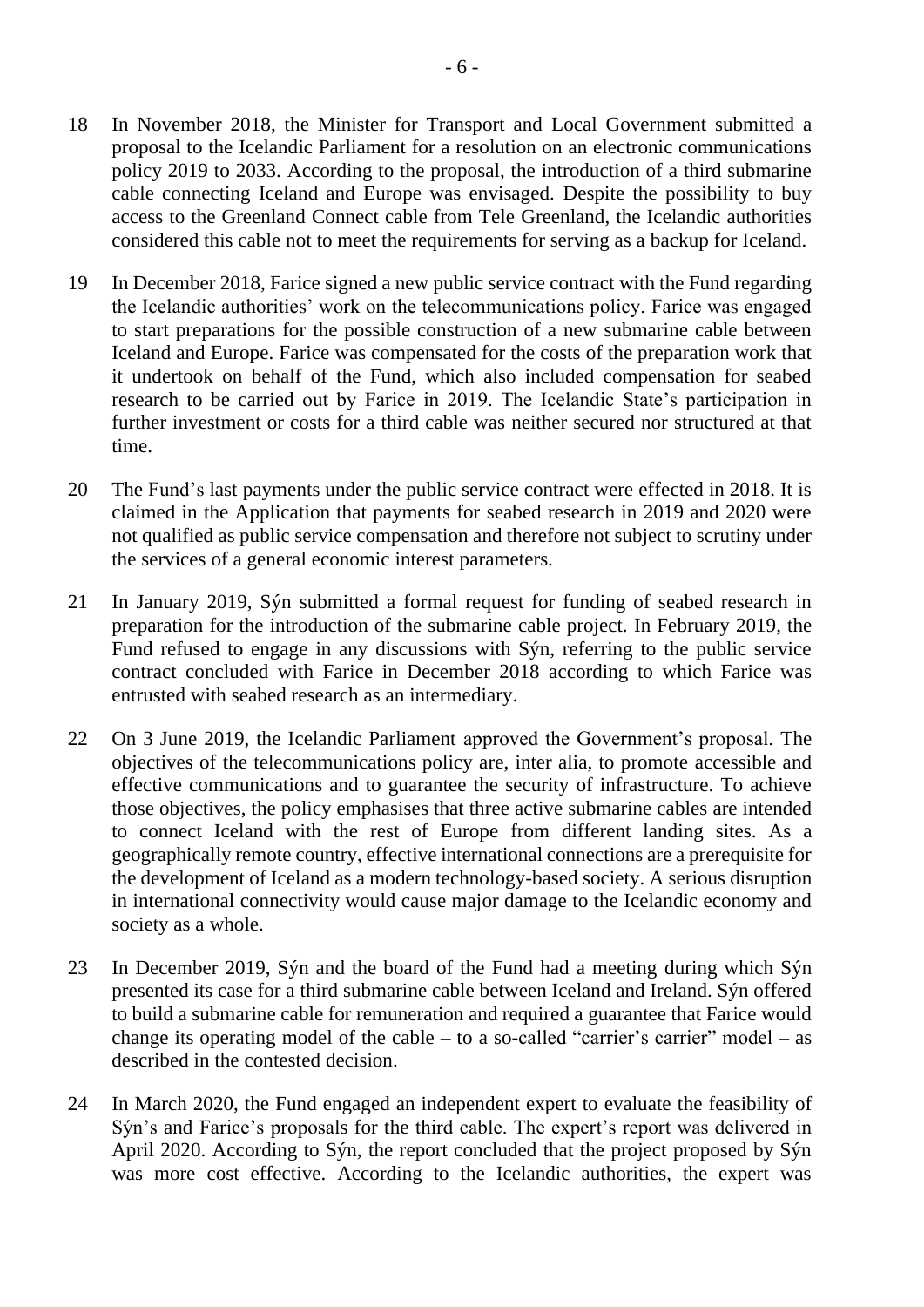instructed not to make recommendations. However, the report included recommendations and relied on available, but allegedly unverified, data from Farice and Sýn.

- 25 By letter of 29 April 2020, the Ministry of Transport and Local Government shared the results of the report with Farice and stated that Farice would be responsible for the project and the envisaged owner and operator of the new submarine cable. The Ministry urged Farice to take account of the fact that Sýn's proposal had been considered more cost effective by the expert. The Ministry stated that it found Sýn's proposal to change the operational model of Farice unacceptable.
- 26 According to the contested decision, Sýn and Farice held a meeting in May 2020 to explore the details and validity of Sýn's proposal and to confirm pricing and quality from key suppliers. The contested decision further states that Sýn was not able to confirm the prices because the key suppliers had not been willing to confirm the prices. As the foundation for the discussions between Farice and Sýn was the project's cost effectiveness, which was based on the prices submitted, the discussions were terminated. However, according to the Application, Sýn attended a meeting with Farice where it transpired that Farice had been provided with the expert's report and details of Sýn's project, including information on price. Subsequently, Sýn contacted the Fund to obtain information on the status of the project and to also receive the expert's report, as the report had only been shared with Farice. Further, Sýn informed the Fund that, due to the delays, the previous offers from suppliers had expired, and that Sýn needed further information on the intentions of the Fund before it requested renewals of these offers.
- 27 Later in May 2020, the Fund sent the expert's report to Sýn, stating that it considered the information on the expiry of the offers to be unacceptable. It further stated that it would therefore not engage in any further discussions with Sýn. It was further stressed that the Fund was not responsible for the project since its role was limited to the provision of funds. The Ministry of Finance and Economic Affairs controlled the shares in Farice and appointed its board of directors. The Fund presumed that Farice would be entrusted with the introduction and operations of any submarine cables owned by the State.
- 28 In December 2020, Sýn requested information on documents related to Farice from the Fund and the Ministry of Finance and Economic Affairs. After numerous follow-up requests, the Fund responded to Sýn's request in April 2021.
- 29 On 23 February 2021, Sýn lodged a complaint with ESA. Sýn submitted that payments to Farice from the Icelandic State since 2013 had erroneously been classified as a public service compensation as the conditions to be considered as services of a general economic interest had never been met. Sýn thus argued that the payments amounted to State aid, which neither had been notified to nor approved by ESA. It argued that the aid measures had significantly distorted competition in the market to the detriment of Sýn. It further submitted that there was an ongoing breach of State aid rules related to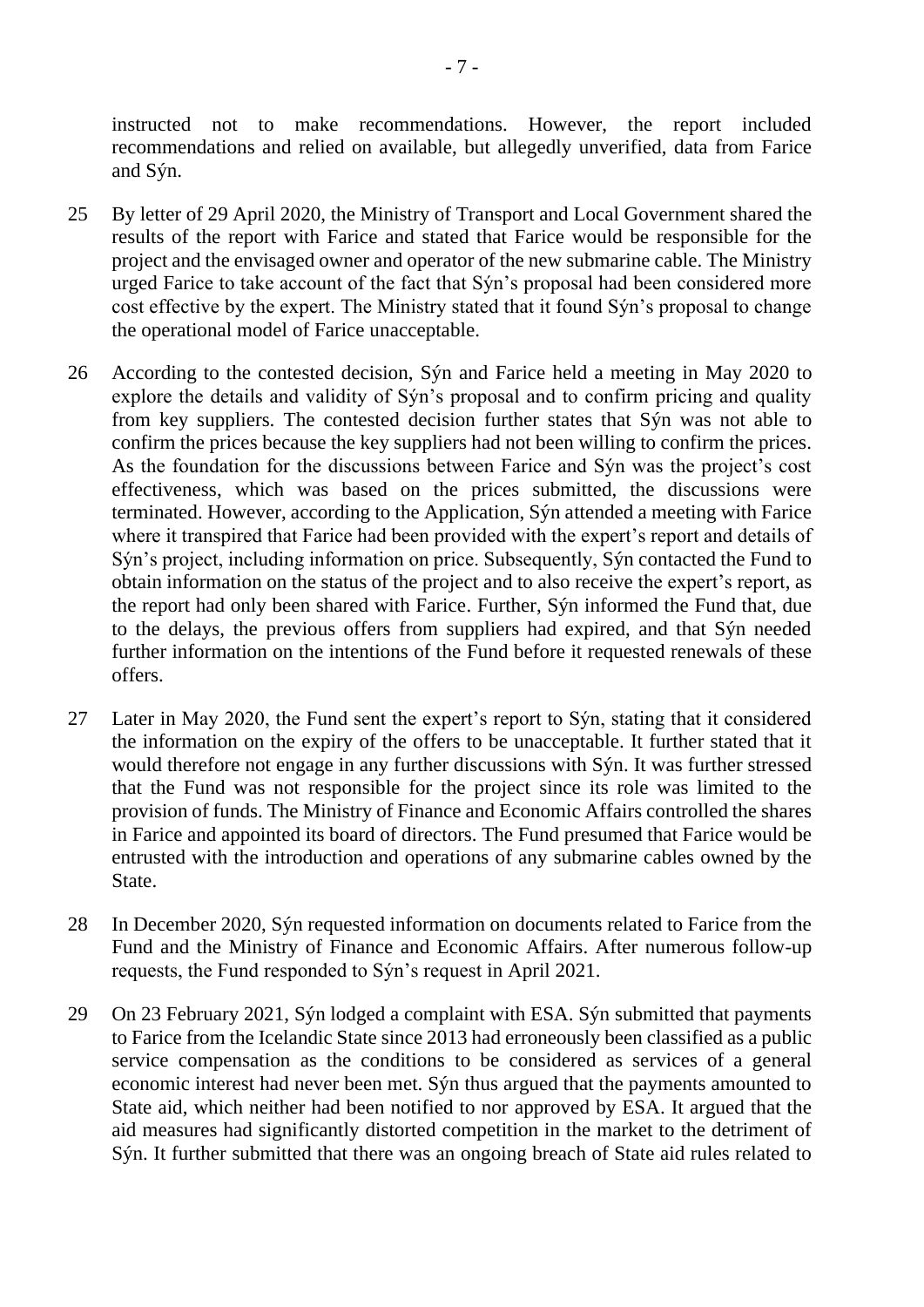the introduction of a new submarine cable which warranted ESA's immediate attention. The complaint remains under consideration.

30 On 23 March 2021, the Icelandic authorities formally notified ESA of their intention to provide aid to Farice for investment in the third cable.

#### *The contested decision*

- 31 On 26 March 2021, ESA adopted the contested decision. ESA found that the aid to Farice for investment in a third cable constituted State aid within the meaning of Article 61(1) EEA. ESA further stated that it had no doubts that this State aid was compatible with the functioning of the EEA Agreement pursuant to Article 61(3)(c) EEA. Therefore, ESA had no objections to the implementation of the measure.
- 32 ESA noted that the compatibility of State aid for the introduction of broadband networks was normally assessed under the Guidelines for the application of State aid rules in relation to rapid deployment of broadband networks (OJ 2014 L 135, p. 51) ("the Broadband Guidelines"). However, since the measure specifically targeted the security issues raised by the lack of geographical diversity, it fell outside the scope of the Broadband Guidelines. ESA stated that it would nevertheless apply the principles of the Broadband Guidelines by analogy to the extent that they were relevant, because those guidelines were the most detailed guidance available for assessing the compatibility with the EEA Agreement of State aid to broadband infrastructure projects.
- 33 In its assessment under Article 61(3)(c) EEA, ESA found that the measure facilitated development in the market for international data transfer services specifically and the markets for electronic communications services in general.
- 34 ESA accepted the Icelandic authorities' view that the selection of Farice as owner and operator of the third cable and the selection of a cable manufacturer and installer was exempt from the Icelandic Procurement Act, which implements Directive 2014/24/EU on public procurement. According to ESA, the measure's conformity with other relevant EEA law was also ensured.
- 35 ESA further found that, while the contract for construction and laying down of the third cable had not been tendered out, Farice had engaged in a competitive selection procedure which had been conducted in line with the spirit and principles of Directive 2014/24/EU on public procurement.
- 36 When assessing the possible negative effects on intra-EEA trade, ESA found that, as a result of the geographical remoteness of Iceland, the natural data latency gap (time delay) between communications on the European continent compared with communications from the continent to Iceland would remain. ESA was therefore of the view that the third cable would not have a material impact on the competitiveness of other EEA markets compared to Iceland. ESA thus found that the third cable, in and of itself, was unlikely to materially alter the dynamics of intra-EEA trade on the relevant market.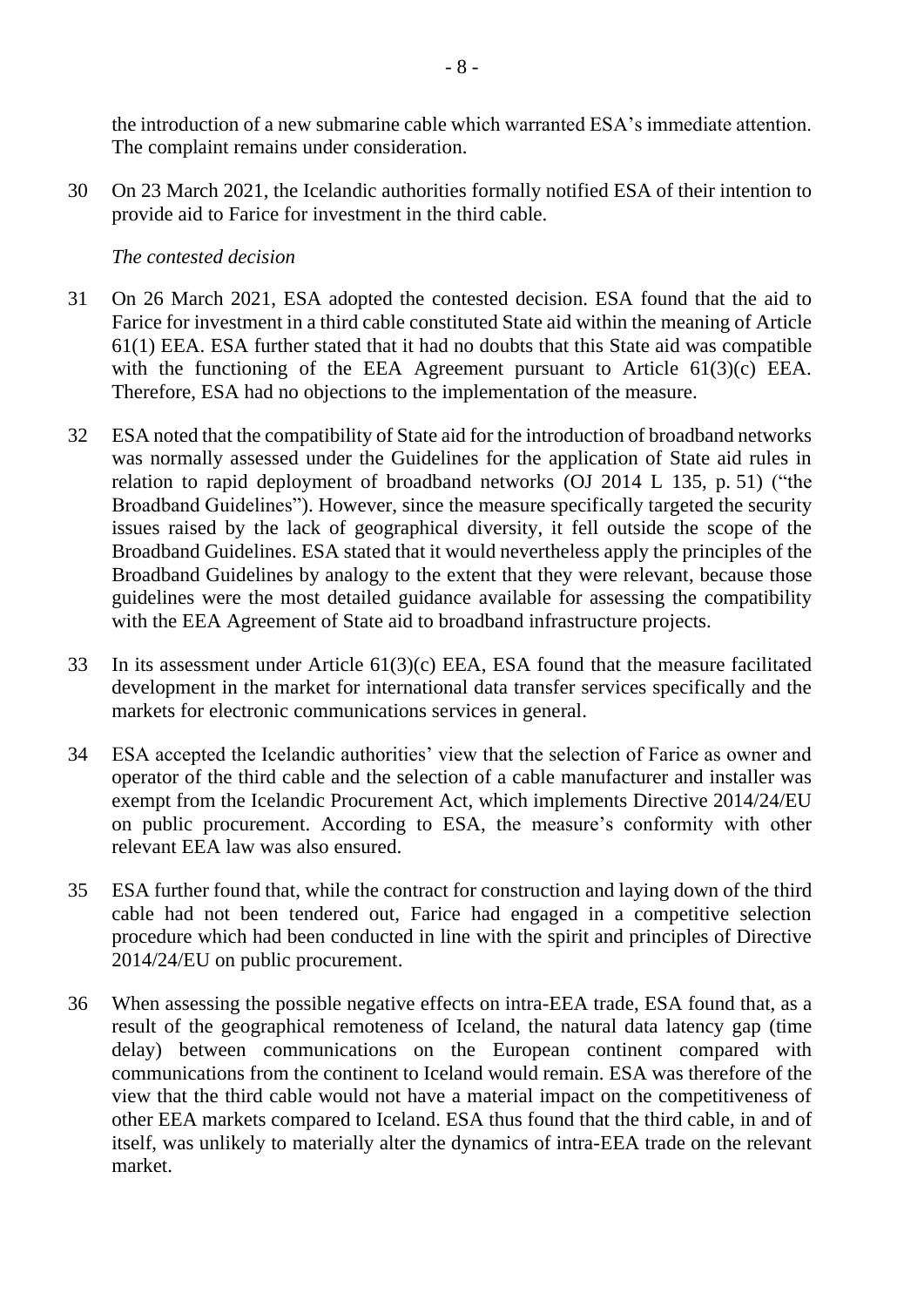- 37 As regards the potential effect on data centres, ESA noted that the data centre market was not a single market of universal services since the digital needs of businesses were highly dependent on the applications hosted and operated in the data centres. For the largest users of data centres, proximity was essential. According to ESA, large users had therefore located data centres close to international network hubs and within proximity of densely populated areas.
- 38 ESA also noted that, while data centres might be more inclined to invest in projects in Iceland due to extended capacity and security of the international connection network following the construction of a third cable, that was only one of multiple factors that would influence such a decision. Other factors, such as electricity prices, start-up costs and regulatory environment also influenced such decisions. ESA found that those factors were not altered by the measure.
- 39 Further, ESA considered that data centres and telecommunications companies did not operate on the same services market, which justified differentiation in prices between these two customer groups. The fact that these customer groups might be treated differently did not raise competition concerns. Moreover, ESA found that nothing in the design of the measure led to discrimination between customers.
- 40 Finally, ESA found that the Icelandic authorities had demonstrated that the socio-economic benefits of the measure outweighed any potential adverse effect on competition or trade between the EEA States, given the safeguards in place to minimise such adverse effect.

## **IV Procedure and forms of order sought**

- 41 On 9 July 2021, Sýn lodged the present action by an application which was registered at the Court on the same date.
- 42 Sýn requests the Court to order that:
	- *1. Decision No 023/21/COL concerning aid to Farice ehf. for investment in a third submarine cable is annulled.*
	- *2. ESA is ordered to pay the full legal costs.*
- 43 On 14 July 2021, ESA requested an extension of time to lodge the statement of defence ("the Defence") and on 15 July 2021 the President granted an extension from 13 September to 27 September 2021. On 24 September 2021, ESA's Defence was registered at the Court. ESA requests the Court to:
	- *1. Dismiss the Application as inadmissible or, in the alternative, as unfounded.*
	- *2. Order the Applicant to bear the costs of the proceedings.*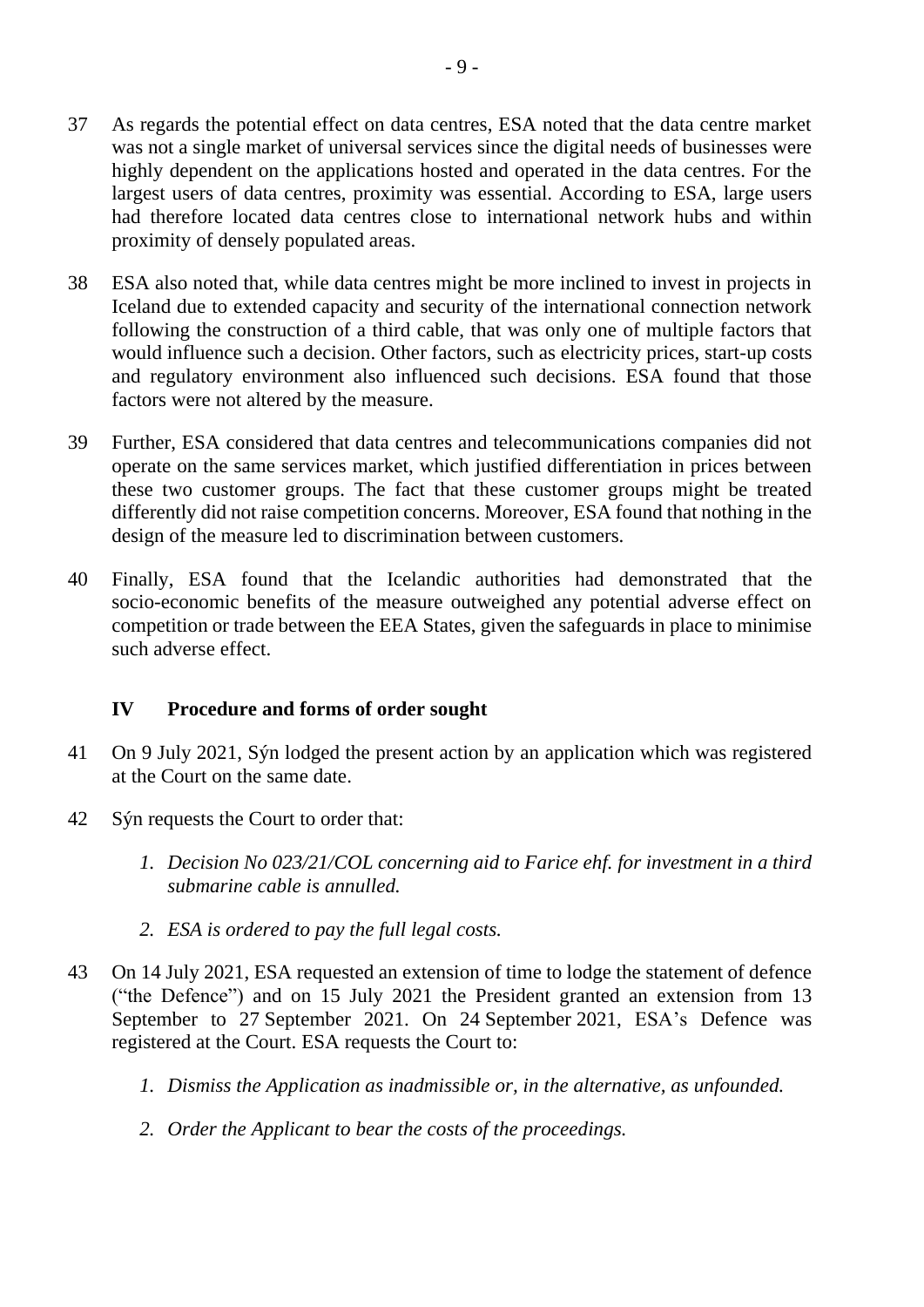- 44 On 27 September, Sýn was served with the Defence. The President set 25 October 2021 as the deadline for Sýn's reply ("Reply") to be submitted.
- 45 On 7 October 2021, Iceland applied for leave to intervene pursuant to the first paragraph of Article 36 of Protocol 5 to the SCA ("the Statute") and Articles 112 and 113 of the Rules of Procedure ("RoP"). On 22 October 2021, Sýn's Reply was registered at the Court.
- 46 On 26 October 2021, the President granted Iceland leave to intervene after having heard the parties in accordance with Article 114(1) RoP.
- 47 On 22 November 2021, the rejoinder from ESA was registered at the Court.
- 48 On 26 November 2021, Iceland submitted its statement in intervention pursuant to Article 115 RoP. Iceland supports the form of order sought by ESA, and requests the Court to:
	- *1. Dismiss the application as inadmissible, or in the alternative, as unfounded.*
	- *2. Order the applicant to bear the costs of the proceedings.*
- 49 On 13 December 2021, Sýn submitted its response to the statement in intervention pursuant to Article 115(4) RoP. ESA did not submit any comments on Iceland's statement in intervention.
- 50 Reference is made to the Report for the Hearing for a fuller account of the facts, the procedure and pleas and arguments of the parties, which are mentioned or discussed in the following only insofar as it is necessary for the reasoning of the Court.

## **V Findings of the Court**

## *Admissibility*

- 51 ESA submits that the Application is inadmissible because Sýn is not an "interested party" within the meaning of Article 1(h) of Part II of Protocol 3 SCA. Conversely, Sýn submits that it is such an interested party.
- 52 According to established case law, an interested party within the meaning of Article 1(h) of Part II of Protocol 3 SCA may bring an action for the annulment of a decision by ESA, adopted in accordance with Article 4(3) of Part II of Protocol 3 SCA, to safeguard its procedural rights in a formal investigation procedure (see Case E-9/19 *Abelia and WTW AS* v *ESA*, judgment of 17 November 2020, paragraph 63 and case law cited).
- 53 Under Article 1(h) of Part II of Protocol 3 SCA, an "interested party" means, inter alia, any person, undertaking or association of undertakings whose interests might be affected by the granting of State aid, in particular competing undertakings and trade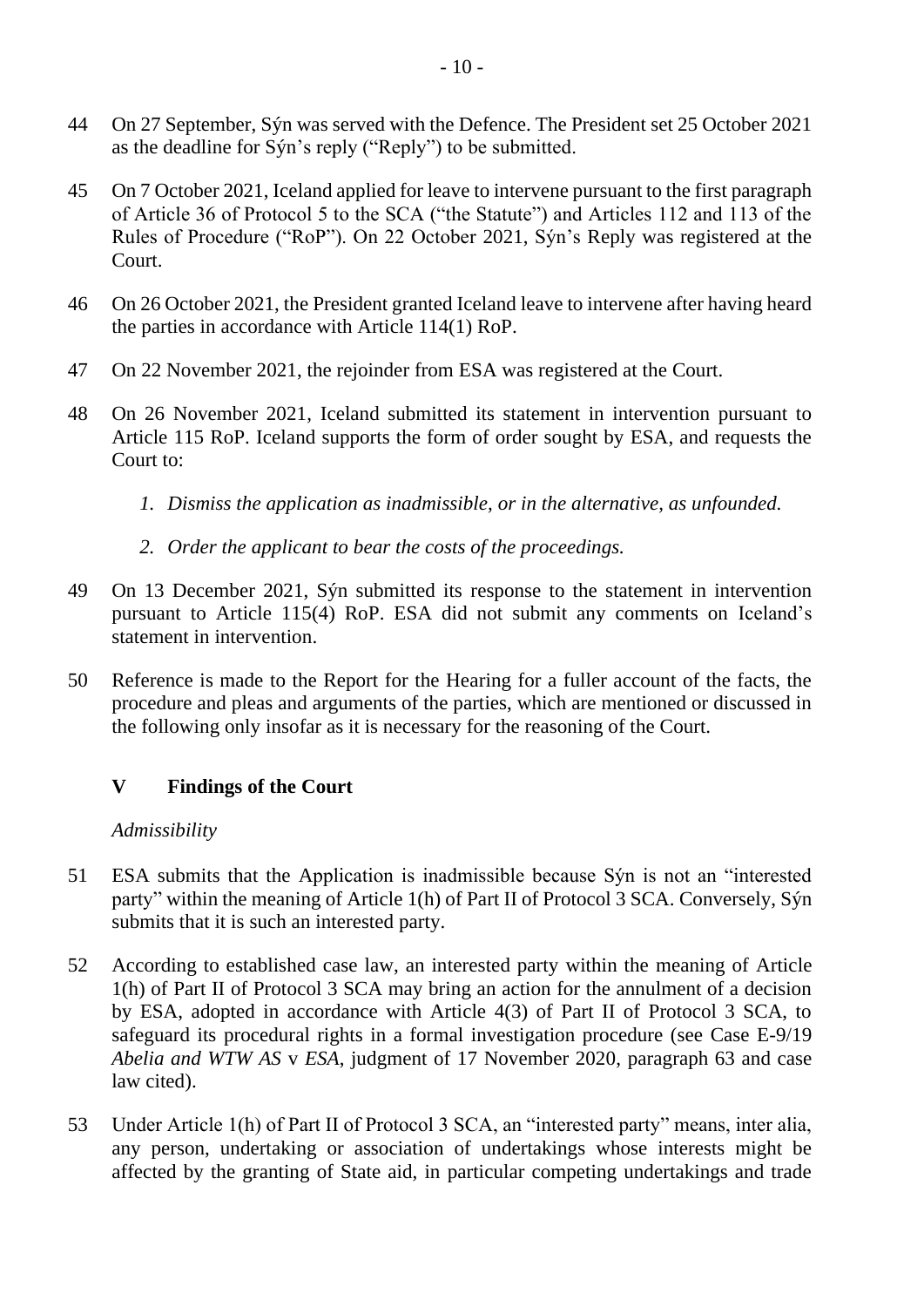associations. An undertaking which is not a direct competitor of the beneficiary of the aid may be categorised as an interested party, provided that that undertaking demonstrates that its interests could be adversely affected by the grant of the aid (see *Abelia and WTW AS* v *ESA*, cited above, paragraph 64 and case law cited).

- 54 Farice operates the only two submarine cables running from Iceland to the rest of Europe and is responsible for the operation of the fibre optic cable systems and the wholesale of international data transfer to Iceland. In the Defence, ESA acknowledges that Farice enjoys a dominant position in the market for international connectivity in Iceland. In addition, Farice is active in the sale of services in relation to the market for international connectivity, including the market for data centres.
- 55 Sýn is an electronic communications and media company active in all telecommunications and broadcasting markets in Iceland. Sýn provides electronic communications services, including the provision of data centre services. Furthermore, Sýn was exploring several avenues to enter the market for international connectivity services in Iceland, inter alia, by engaging with different public and private actors. It appears from the reasoning of the contested decision and the evidence submitted to the Court that, at the time of the contested decision, Sýn was, at least, a potential competitor of Farice in the market for international connectivity. In that market Farice has a dominant position. In order to provide its data centre services, Sýn is dependent on obtaining international connectivity from Farice. Moreover, in providing data centre services, Sýn is operating in the same market for such services as Farice, which puts Sýn in a direct competitive relationship with Farice in that market.
- 56 In the light of the foregoing, it must be held that Sýn has established, to the requisite legal standard, that its interests could be adversely affected by the grant of the State aid. Accordingly, Sýn must be considered an interested party within the meaning of Article 1(h) of Part II of Protocol 3 SCA. Therefore, the Application is admissible.

#### *Substance*

First plea: infringement of the obligation to open the formal investigation procedure

- 57 When ESA reviews a notification from an EFTA State, the preliminary examination provided for under Article 1(3) in Part I of Protocol 3 SCA is intended merely to allow ESA to form an opinion at first sight on the existence of State aid, and if aid exists, on its partial or complete compatibility of the aid in question with the State aid rules of the EEA Agreement (see *Abelia and WTW AS* v *ESA*, cited above, paragraph 60 and case law cited). ESA may conclude in the preliminary examination that the notified measure does not constitute State aid. If ESA finds that the measure constitutes State aid, it may find that the measure is compatible with the EEA Agreement and raise no objections. However, this conclusion requires that there are no doubts in this regard.
- 58 It follows from Article 4(4) of Part II of Protocol 3 SCA that ESA shall decide to initiate the formal investigation procedure pursuant to Article 1(2) in Part I of that protocol after such preliminary examination if doubts are raised as to the compatibility with the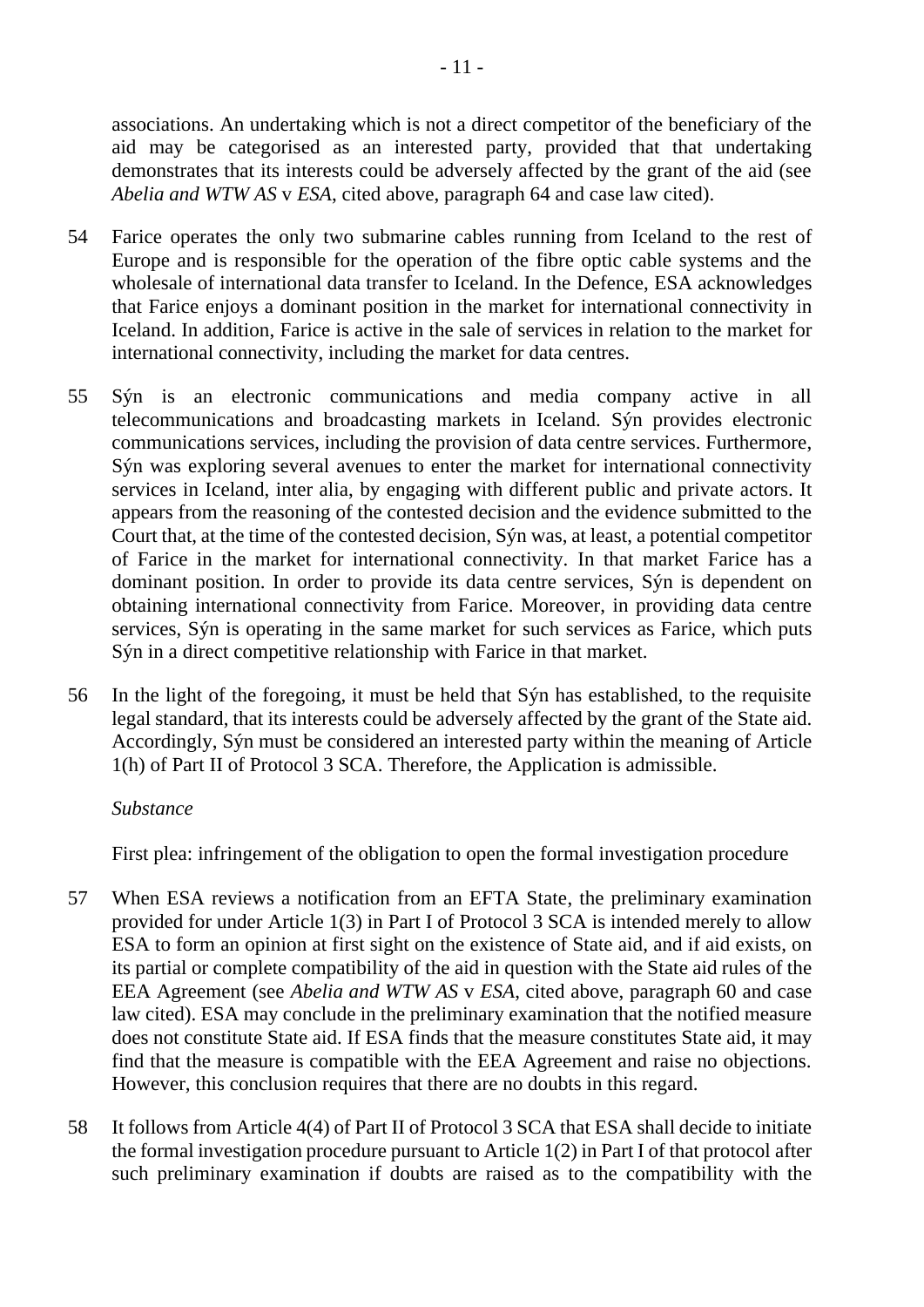functioning of the EEA Agreement of a notified measure. ESA is thus obliged to initiate that procedure if it is unable to overcome all doubts or difficulties concerning the measure's compatibility with the EEA Agreement (see *Abelia and WTW AS* v *ESA*, cited above, paragraph 79).

- 59 The notion of the existence of doubts or serious difficulties is objective and relates to the circumstances in which the contested decision was adopted and to its content. The Court must compare the assessment of facts and law that ESA relied on to close the preliminary investigation, with the information available to ESA at the time of the contested decision. Judicial review by the Court will, by its nature, go beyond consideration of whether there has been a manifest error of assessment. Thus, if the assessment carried out by ESA during the preliminary examination is insufficient or incomplete, this constitutes evidence of the existence of serious difficulties (see *Abelia and WTW AS* v *ESA*, cited above, paragraphs 81 and 82, and case law cited). The Court recalls that the preliminary examination cannot replace the formal investigation procedure.
- 60 It is Sýn that bears the burden of proof that ESA should have had doubts or serious difficulties concerning the compatibility of the notified measure with the functioning of the EEA Agreement. Sýn may discharge that burden by reference to a body of consistent evidence, in particular, concerning the circumstances and the length of the preliminary examination procedure and the content of the contested decision (see *Abelia and WTW AS* v *ESA*, cited above, paragraph 83 and case law cited).
- 61 The lawfulness of a decision not to raise objections based on Article 4(3) of Part II of Protocol 3 SCA depends on the question whether the assessment of the information and evidence which ESA had at its disposal during the preliminary examination phase should objectively have raised doubts as to the compatibility of the measure with the functioning of the EEA Agreement, given that such doubts must lead to the initiation of the formal investigation procedure in which the parties referred to in Article 1(h) of Part II of Protocol 3 SCA may participate (see Case E-1/12 *Den norske Forleggerforening*  v *ESA* [2012] EFTA Ct. Rep. 1040, paragraph 100).
- 62 In addition, the lawfulness of a decision not to raise objections at the end of a preliminary examination procedure falls to be assessed by the Court, in the light not only of the information available to ESA at the time when the decision was adopted, but also of the information which could have been available to ESA. The information which could have been available to ESA includes that which seemed relevant to the assessment to be carried out and which could have been obtained, upon request by ESA, during the administrative procedure (compare the judgment in *Commission* v *Tempus Energy and Tempus Energy Technology*, C-57/19 P, EU:C:2021:663, paragraphs 42 and 43).
- 63 ESA is required to conduct a diligent and impartial examination of the notified measure, so that it has at its disposal, when adopting the final decision establishing the existence and, as the case may be, the incompatibility or unlawfulness of the aid, the most complete and reliable information possible for that purpose (compare the judgment in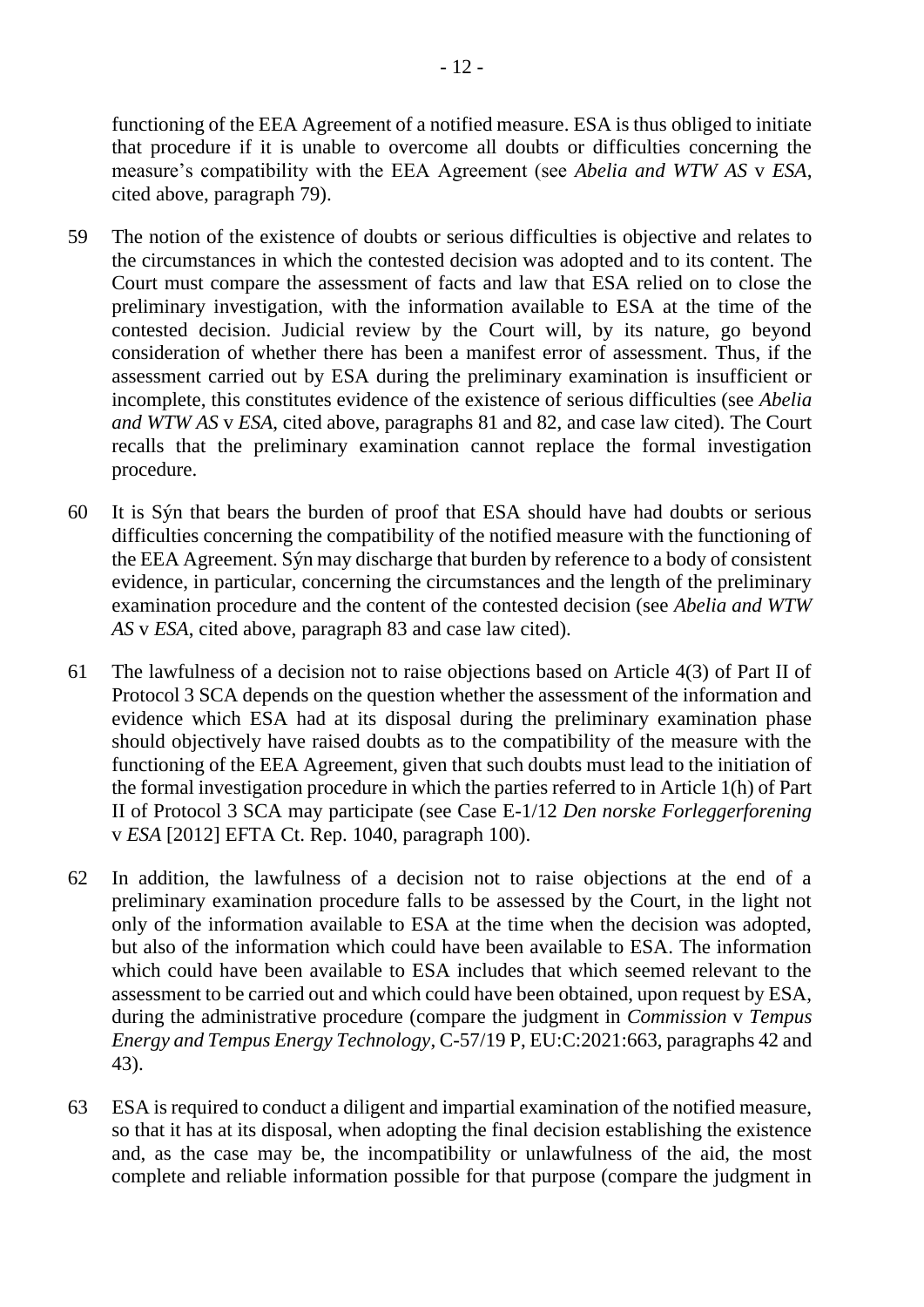*Commission* v *Tempus Energy and Tempus Energy Technology*, cited above, paragraph 44). When the existence and legality of State aid is being examined, it may be necessary for ESA, where appropriate, to go beyond a mere examination of the matters of fact and law brought to its knowledge (compare the judgment in *Achemos Grupé and Achema* v *Commission*, C-847/19 P, EU:C:2021:343, paragraph 49). It cannot be inferred from that obligation that it is for ESA, on its own initiative and in the absence of any evidence to that effect, to seek all information which might be connected with the case before it, even where such information is in the public domain (compare the judgment in *Commission* v *Tempus Energy and Tempus Energy Technology*, cited above, paragraph 45). However, where ESA has been made aware of potentially relevant pieces of information which call into question the information at its disposal, it may be obliged to go beyond a mere examination of the information brought to its notice (compare the judgment in *Commission* v *Tempus Energy and Tempus Energy Technology*, cited above, paragraphs 50 and 51).

- 64 Sýn submits that the fact that an independent expert evaluated the proposals by Farice and Sýn and found that Sýn's proposal was more cost effective should have raised doubts as to the compatibility of the measure with the functioning of the EEA Agreement. Sýn contends that the report of the independent expert demonstrates that, at the time, Sýn's proposal was significantly more cost effective. Furthermore, Sýn alleges that ESA did not make any attempts to verify the accuracy of the statements made by the Icelandic authorities in the notified measure regarding the confirmation of the prices included in Sýn's proposal nor give consideration to the fact that Sýn, as a competitor of Farice, would be reluctant to share further information with Farice at the time.
- 65 Furthermore, Sýn contends, with reference to documents annexed to the Application, that, contrary to the assertion of the Icelandic authorities, Sýn was not given any time or opportunity to renew offers and provide confirmation of prices. In particular, Sýn refers to an email of 29 May 2020, annexed to the Application. According to Sýn, that information was included in Sýn's complaint that was submitted to ESA in February 2021 and, thus, ESA was in possession of information which indicated that the information given by the Icelandic authorities was misleading when it adopted the contested decision. Sýn submits that this should have prompted ESA to conduct a more thorough investigation and request additional information.
- 66 ESA and Iceland have not refuted these allegations. Although Iceland has rejected Sýn's contention that "the information given by the Icelandic authorities was misleading" or should have "prompted [ESA] to conduct a more thorough investigation", it has not disputed the allegation that Sýn was not given any time or opportunity to renew offers and provide confirmation of prices. Conversely, ESA has not touched upon this issue at all or disputed that it was aware of this information, as alleged by Sýn. ESA has merely reiterated that Sýn's proposal relied on "unverified figures" without explaining why, if it considered that the figures were unverified, it did not seek to verify them by obtaining further information from Sýn, which had already submitted a complaint to ESA.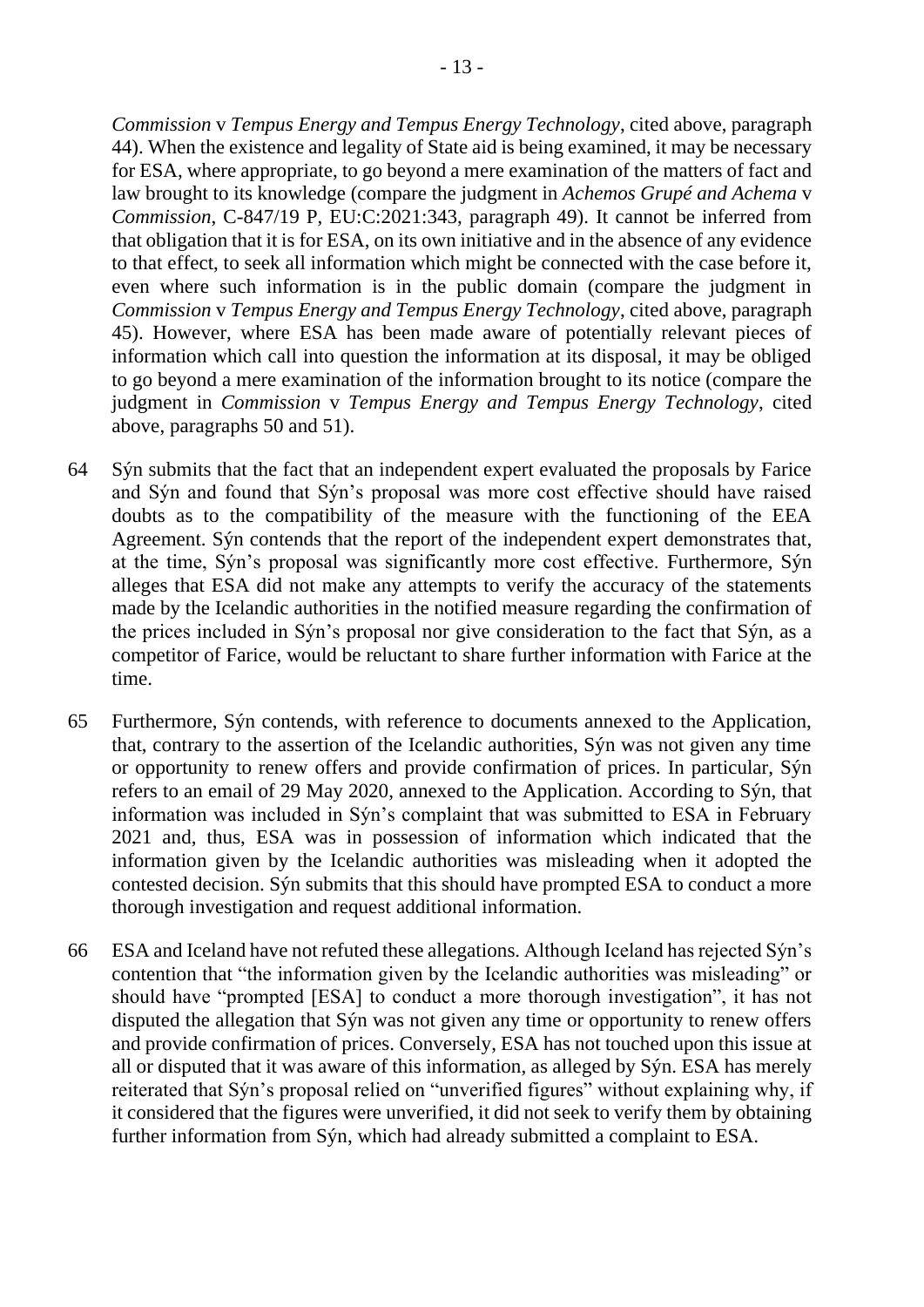- 67 ESA received the complaint lodged by Sýn, which is annexed to the Application, whilst engaging in pre-notification discussions with Iceland relating to the notified measure. In its written submissions, ESA has sought to limit the scope of the complaint, stating, inter alia, in its rejoinder that "the scope of the complaint did not encompass the measure under assessment in the contested [d]ecision, since the complaint concerned payments already made that did not form part of the eligible costs of the measure under assessment". However, the complaint explicitly alleges that "actions of the Icelandic authorities related to the roll-out of a new submarine cable, including the payment for seabed research under the auspices of a public service obligation, constitute a flagrant breach of the EEA State aid rule which call for actions by [ESA]". In addition, as was confirmed by Sýn and ESA at the oral hearing, there was a meeting between Sýn and ESA on 10 March 2021 in order to follow up on Sýn's complaint. In that meeting, Sýn requested ESA to consider a suspension injunction in order to enforce the standstill clause provided for in Article 3 of Part II of Protocol 3 SCA, as it was of the view, which is set out in the complaint, that "currently there is an ongoing breach of the State aid rules related to the roll-out of a new submarine cable, which warrants [ESA's] immediate attention". At that point in time, Sýn was unaware that there were any ongoing pre-notification discussions between Iceland and ESA. Nevertheless, when the measure at issue was formally notified to ESA on 23 March 2021, ESA did not consider it pertinent to go beyond a mere examination of the information submitted by the Icelandic authorities concerning the alleged inability of Sýn to confirm its prices before adopting the contested decision on 26 March 2021 despite the fact that it was in possession of the email of 29 May 2020, submitted to ESA alongside the complaint.
- 68 In the light of the foregoing, it must be held that Sýn has established that ESA was aware of documents that called into question the information at its disposal and on which it relied in the contested decision, without going beyond a mere examination of the information submitted by the Icelandic authorities. By not obtaining further information on whether Sýn was actually able to confirm its prices, or whether it had been given that opportunity, ESA failed to satisfy its obligation to conduct a diligent and impartial examination of the notified measure so that it had at its disposal the most complete and reliable information. Therefore, it is inevitable to conclude that the examination conducted by ESA in this regard was insufficient and incomplete.
- 69 The Court notes that Sýn has only put forward arguments relating to the Broadband Guidelines in relation to the second plea. However, the Court is not precluded from examining whether the arguments put forward in support of the second plea are also capable of supporting the first plea (compare the judgment in *Commission* v *Kronopoly and Kronotex*, C-83/09 P, EU:C:2011:341, paragraphs 57 to 59).
- 70 Sýn contends that ESA did not adequately state its reasons for concluding that the notified measure fell outside the scope of the Broadband Guidelines.
- 71 In that regard, it should be noted that ESA may adopt guidelines in order to establish the criteria on the basis of which it proposes to assess the compatibility with the EEA Agreement of aid measures envisaged by EFTA States. In adopting such guidelines and announcing, through their publication, that they will apply to the cases to which they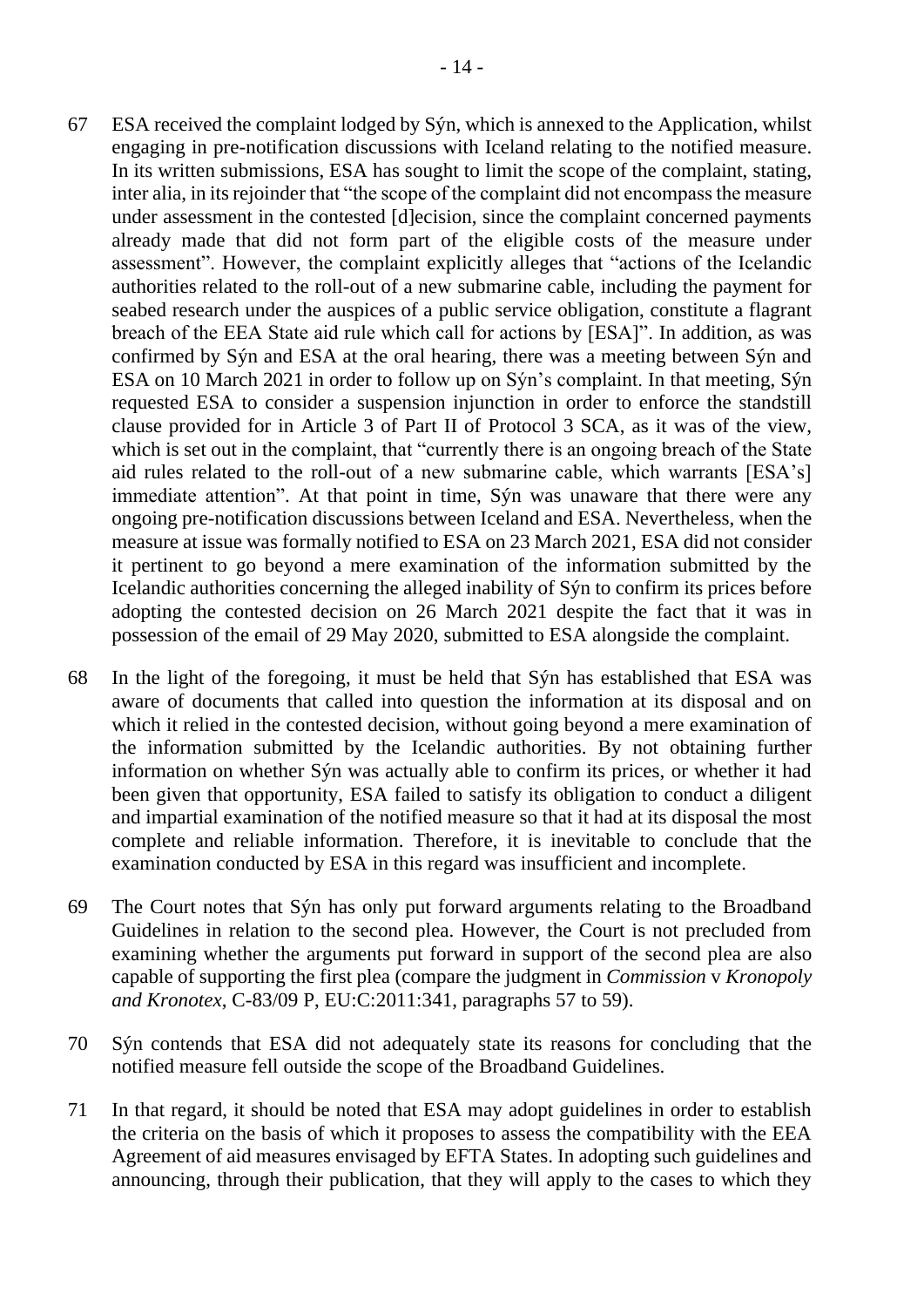relate, ESA imposes a limit on the exercise of its discretion and cannot, as a general rule, depart from those guidelines, at the risk of being found in breach of general principles of law, such as equal treatment or the protection of legitimate expectations (see Case E-9/12 *Iceland* v *ESA* [2013] EFTA Ct. Rep. 454, paragraphs 57 to 59, and compare the judgment in *Commission* v *Tempus Energy and Tempus Energy Technology*, cited above, paragraph 143).

- 72 In the contested decision, ESA notes that the "compatibility of aid for the rollout of broadband networks, for the purposes of securing coverage, access or connectivity, is normally assessed under the Broadband Guidelines". Whilst also noting that a similar case was "assessed by the Commission directly under the Broadband Guidelines", ESA goes on to state in the contested decision that "[a]s the measure specifically targets the security issues raised by a lack of geographic diversity (redundancy), it falls outside the scope of the Broadband Guidelines". In support of this conclusion, the only authority relied on is ESA's own decisional practice. However, that conclusion is not supported by a sufficient analysis of the scope of application of the Broadband Guidelines. Whilst ESA's alleged failure to adequately state reasons under Article 16 SCA falls to be examined in relation to the second plea, sufficiently detailed reasons are required in order for the Court to be able to exercise its power of review. Although the contested decision states that "[t]he Broadband Guidelines' primary objective is ensuring widespread availability of broadband services to end users or access to higher speed internet" and "[t]he particularities of the measure and investment at hand demonstrate that the Guidelines target different types of measures than the one under assessment", it fails to set out what impact these statements should have on the scope of application of the Broadband Guidelines. Accordingly, the incomplete nature of the assessment on the scope of application of the Broadband Guidelines in the contested decision must be considered as another indication that ESA encountered serious difficulties in its preliminary examination.
- 73 Sýn has further submitted that ESA failed to apply the principles of the Broadband Guidelines in the assessment of the notified measure. As concluded above, the Court considers that ESA's assessment of the scope of application of the Broadband Guidelines was insufficient. However, ESA stated nevertheless that it would apply the principles of the guidelines by analogy to the extent they were relevant when assessing the measure directly under the EEA Agreement, since the guidelines were the most detailed guidance concerning State aid to broadband infrastructure projects available for assessing the compatibility of a notified measure with the functioning of the EEA Agreement. The Court notes that irrespective of whether the notified measure in the present case was outside of the scope of the Broadband Guidelines, those guidelines still may provide useful guidance on considerations that are relevant to the assessment of compatibility in general.
- 74 As submitted by Sýn, paragraph 74 of the Broadband Guidelines lists cumulative conditions which must be fulfilled to demonstrate the proportionality of a measure, including, inter alia, mapping and analysis, public consultation and a competitive selection process. It follows from that paragraph that the conditions listed must be fulfilled to demonstrate the proportionality of a measure. Failure to meet any of these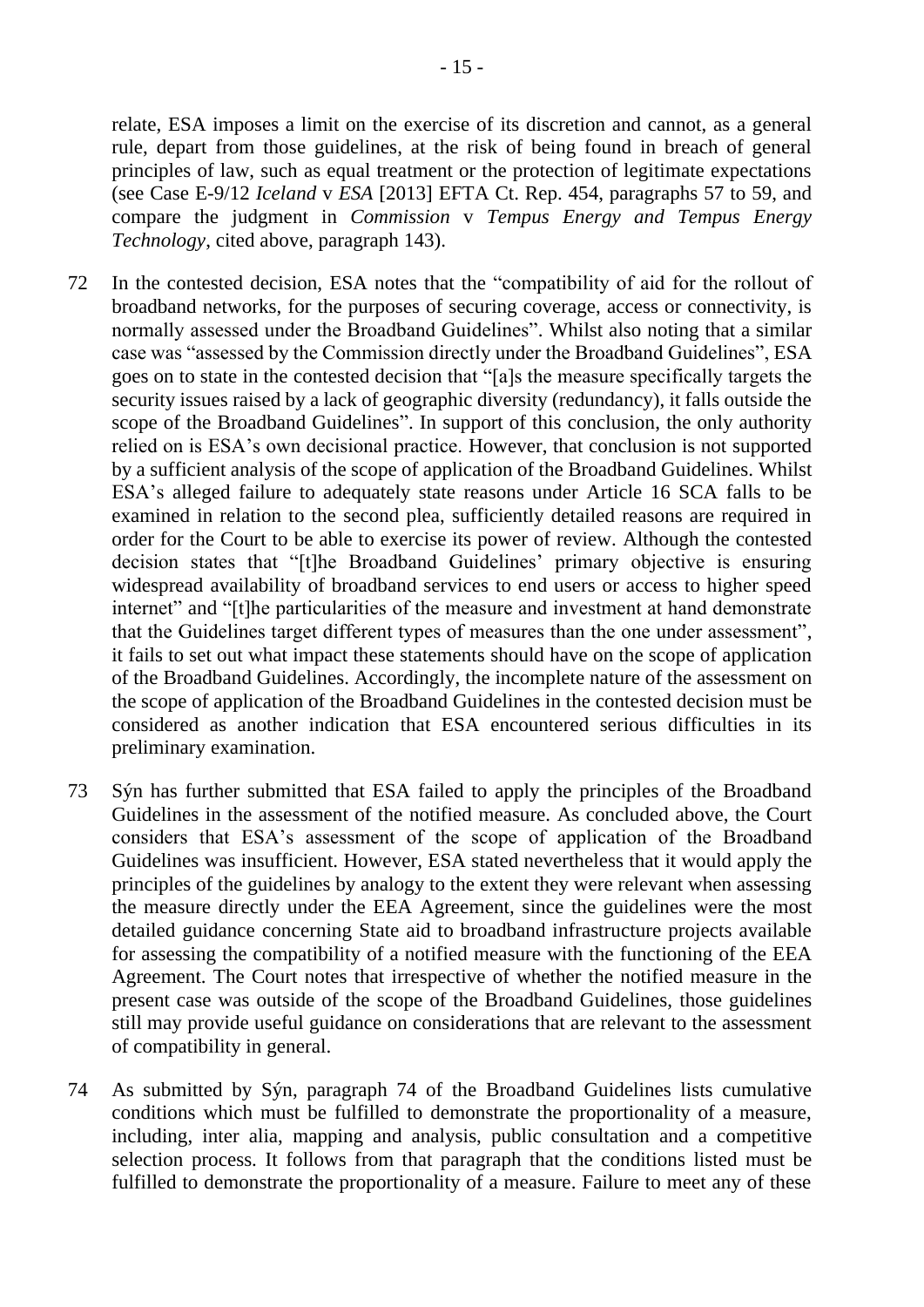conditions would be likely to require an in-depth assessment which could result in a conclusion that the State aid is incompatible with the functioning of the EEA Agreement.

- 75 Even though ESA states in the contested decision that it would apply the guidelines by analogy, where relevant, the reasoning in the contested decision leaves little, if any, trace of the principles in the guidelines actually being applied. This is an indication that ESA's preliminary examination was incomplete.
- 76 It also follows from section 3.2.4.1 of the contested decision that ESA had information about the contact between Sýn and the Icelandic authorities in the period 2018-2020 regarding Sýn's interest in the third submarine cable. It follows from the information available to ESA that Sýn tried to enter the market for international connectivity services. Yet, the contested decision does not consider factors such as potential competitors on the wholesale market for international connectivity, public consultation of stakeholders and entry barriers to that market.
- 77 It is further evident from recitals 31 and 32 of the contested decision that ESA had information about the report from the independent consultant concluding that Sýn's proposal was more cost effective. Sýn submits that this should have raised doubts as to the compatibility of the measure with the functioning of the EEA Agreement. The Court notes that even if it was disputable, for example, that Sýn's proposal was more cost effective, the report together with the other factors mentioned above should have affected ESA's assessment.
- 78 It is apparent from examination of the first plea that there is a body of objective and consistent evidence that demonstrates that ESA adopted the contested decision despite the existence of doubts. Without needing to adjudicate on Sýn's other arguments, the Court concludes that the assessment of the compatibility of the notified measure with the functioning of the EEA Agreement gave rise to doubts which should have led ESA to initiate the procedure referred to in Article 1(2) of Part I of Protocol 3 SCA. Consequently, the contested decision must be annulled.
- 79 In view of the annulment of the contested decision, which is necessary in the light of the Court's conclusion on the first plea, there is no need to examine the second plea.

# **VI Costs**

80 Pursuant to Article 121(1) RoP, the unsuccessful party is to be ordered to pay the costs if they have been applied for in the successful party's pleadings. Since Sýn has requested that ESA be ordered to pay the costs and the latter has been unsuccessful, it must be ordered to pay the costs. Pursuant to Article 122(1) RoP, Iceland is to bear its own costs.